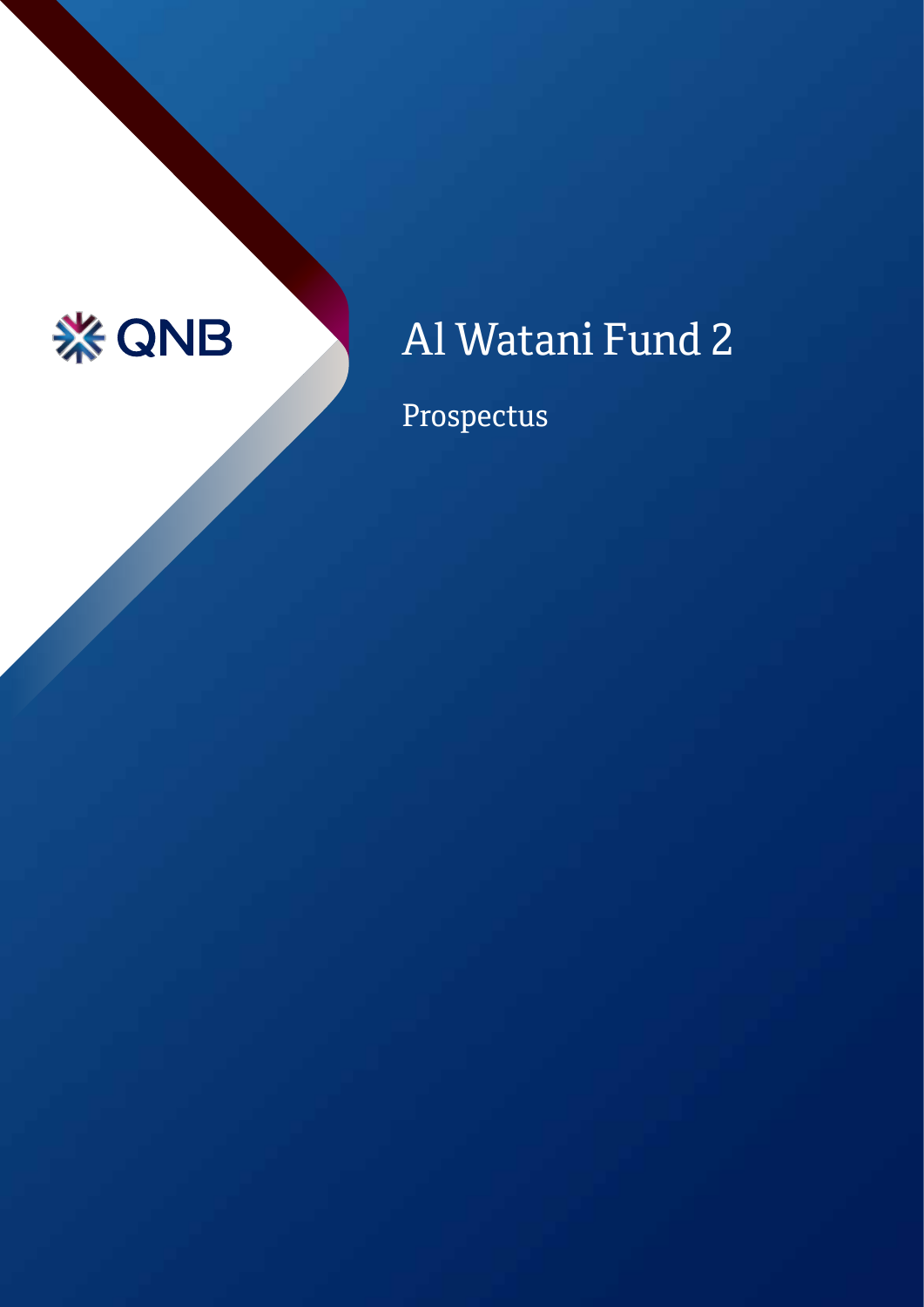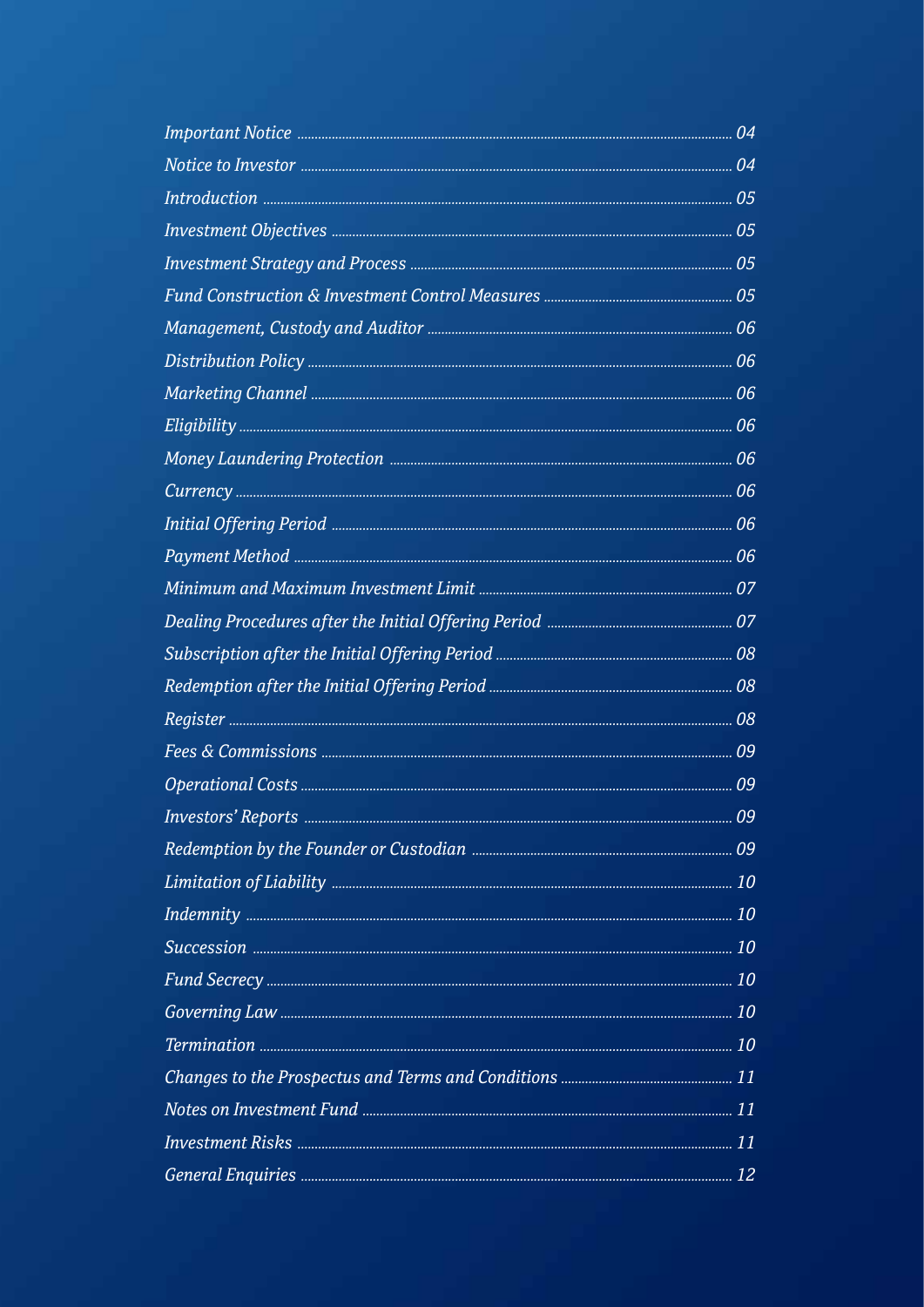#### Important Notice

This Prospectus and any material related to the Fund does not constitute an offer or solicitation by anyone on behalf of the Fund in any jurisdiction in which such offer or solicitation is unlawful or unauthorized, or in which the person making such offer or solicitation is unqualified to do so, or to anyone to whom it is unlawful to make such offer or solicitation.

This Prospectus is qualified in its entirety by reference to the Fund Articles of Association, copies of which will be furnished upon request. All information contained in this Prospectus and in any material related to the Fund reflect current market practices and is not intended to constitute legal, tax, accounting, or financial advice, clients should consult their own advisors on such matters.

Opinions and estimates constitute our judgment and are subject to change without notice. QNB is regulated by Qatar Central Bank and operates in accordance with the State of Qatar law.

#### Notice to Investor

This Prospectus and the Articles of Association of the Fund and any material related to the Fund are the lawful property of the Founder and may not be distributed, reproduced or copied as a whole or in part.

No person has been authorized to give any information or to make any representations other than those contained in this Prospectus and in the Articles of Association.

This Prospectus and the Articles of Association are important and should be read in their entirety. Potential investors are strongly advised to seek professional advice in relation to the contents of this Prospectus and the Articles of Association.

The content of this Prospectus and the Articles of Association should not be construed as investment, legal or tax advice. Each potential investor must seek independent investment, legal and tax advice with respect to the implications of investing in the Units.

If it shall come to the notice of the Founder or Custodian that any Units are owned directly or beneficially by any person in breach of law or requirement of any country or governmental authority or by virtue of which such person is not qualified to hold such Units, the Founder and the Custodian reserve the right to redeem the holding of such investor without notice. Redemption amounts shall be paid out of the Fund monies.

Investing in the Fund involves risks and investors should be able to bear the economic risks of their investment in the Fund, including all or part thereof, and we advise investors to not be dependent upon any returns from such investment for any basic financial needs.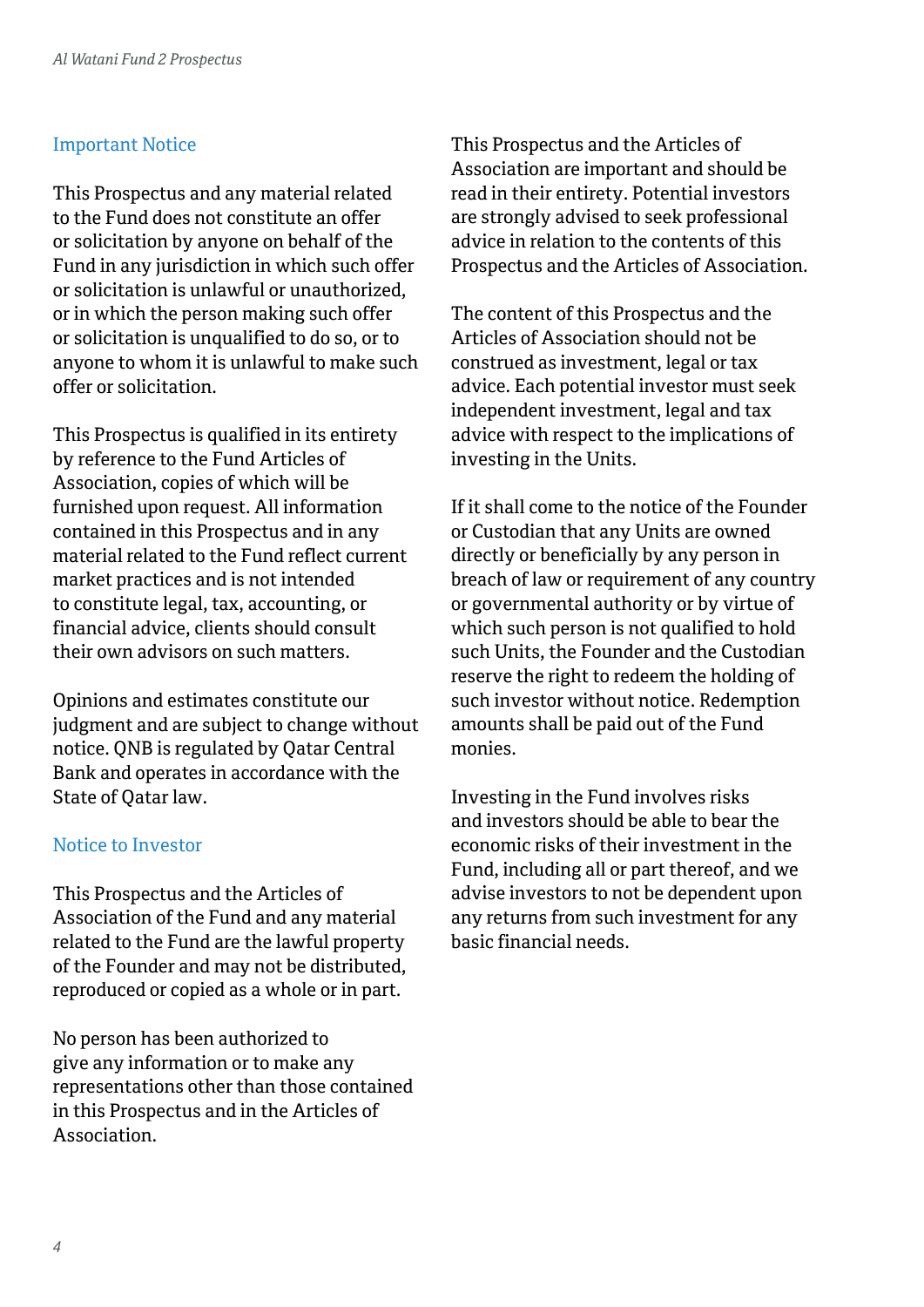#### Introduction

The Al Watani Fund 2 (the "Fund") License No.: I.F/4/2005

Fund Registration No.: 31352 is established as an open-end fund with monthly liquidity. The Fund seeks on a best-offer basis to outperform S&P Qatar Domestic Index returns by investing for capital growth and income in companies listed at the primary and secondary Qatar Exchange (QE) and in local funds. The Fund is useful for investors seeking medium to long-term investment in local companies and funds with a medium risk exposure. The capital of the Fund is QR138,708,450 divided into 13,870,845 Units and the nominal value of each Unit is QR10.

The Fund is established by Qatar National Bank, a Qatari Joint Stock Company established under the laws of the State of Qatar and having its principal office in Doha, Qatar, P.O. Box 1000,

(Hereinafter referred to as the Founder), which has designated as the Fund's Manager QNB Suisse SA. The Group has a dedicated team of investment professionals providing discretionary, advisory and execution investment services to a variety of clients including high-net-worth individuals and institutions. The group commenced this activity in January 2002.

#### Investment Objectives

The primary aims of Al Watani Fund 2 are to seek on a best-effort basis to outperform the Index returns, at the same time trying to reduce the risk associated with the investment.

#### Investment Strategy and Process

Through a top-down research approach, the Fund concentrates mainly on broad economic trends while performing analysis and research on individual companies. By employing this approach along with a consideration of sector attractiveness and weightings, strong, growing companies among local stocks can be identified to constitute the Fund core positions.

# Fund Construction & Investment Control Measures

Diversification is the fundamental means of risk and investment control and the following guidelines shall be applied to the Al Watani Fund 2:

- Diversification by sector: exposure to any single sector in the Fund is limited to a maximum of 30% over its weight in the Index.
- The fund will not invest more than 10% of the NAV of the fund in a single stock over the stocks weight in the Index.
- Investment in any available Fund is limited to a maximum of 20% of the Fund.
- Market Replication/Indexing: By replicating the index for a large proportion of the Fund, the overall investment shall be well diversified within the Index.
- Market Timing: By carefully timing both purchases and sales we will seek to ensure that the Fund will avoid excessive price movements that are against its interests, but also exploit more positive opportunities.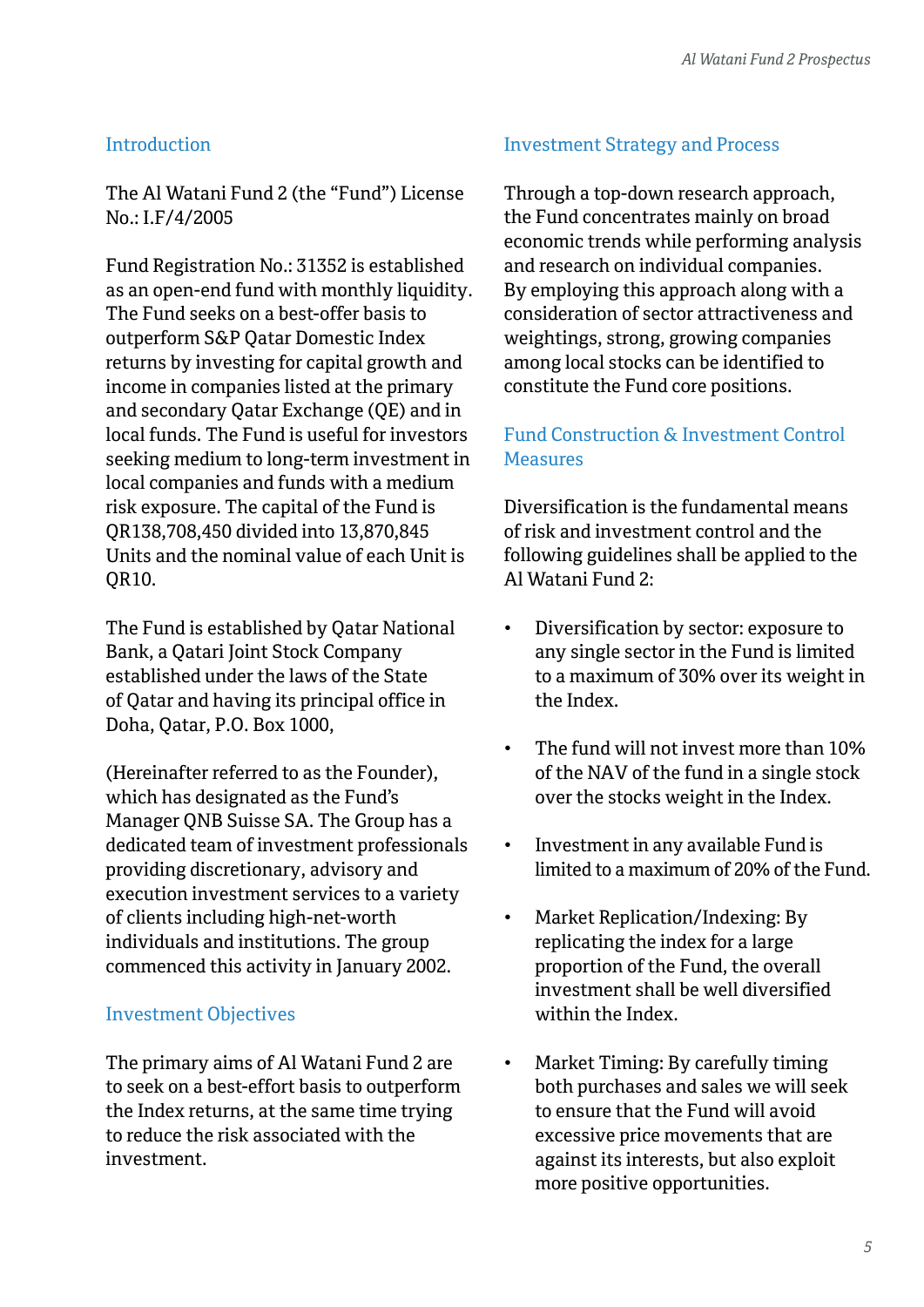#### Management, Custody and Auditor

The Manager is entitled (subject to applicable regulation) to exercise all rights attached to any shares held by the Fund, including but not limited to, voting rights and the rights to attend general meetings of the company (or other business entity) concerned.

The Founder may, at its discretion, and in coordination with the Manager, appoint an investment advisor for the Fund.

Qatar National Bank has been appointed as Custodian of the Fund.

E &Y have been appointed as Auditor of the Fund.

## Distribution Policy

The Fund does NOT expect to pay dividends or make distributions to investors. Any return achieved by the Fund (capital gains and other income) will be reinvested and reflected in the Net Asset Value of the Fund.

#### Marketing Channel

Product distribution channels will be limited to selected branches of Qatar National Bank (collectively the "Founder") unless QNB appoints other agents.

#### **Eligibility**

Non-Qatari Companies and Individuals only, but excluding minors and nonqualified persons. See money laundering protection below.

#### Money Laundering Protection

With reference to Qatar Central Bank Circular No. 9 for the year 2002 on Anti-Money Laundering and Terrorism Financial Assistance, each Investor must provide settlement for the subscription amount through either a bank transfer or a cheque drawn on a local bank in Qatar.

The Founder or the Custodian reserves the right to request further information and documentation during the investment period. Failure to provide this information will result in automatic annulment of the application or investment restriction.

#### **Currency**

Al Watani Fund 2 will be denominated in Qatari Riyals.

#### Initial Offering Period

From 15th September 2005 to 31st October 2005. The Founder reserves the right to modify the offering period. After expiration of the initial offering period and closure of subscription, the Founder and the Manager will sort the applications, allocate investment Units, and notify investors of their Units and handover the certificates or subscription documents within fifteen days from the subscription closing date.

#### Payment Method

Investors can transfer funds, pay by cheque or make a direct debit payment from their accounts with the Founder. The Founder and the Custodian will not accept any cash payment in settlement of subscriptions.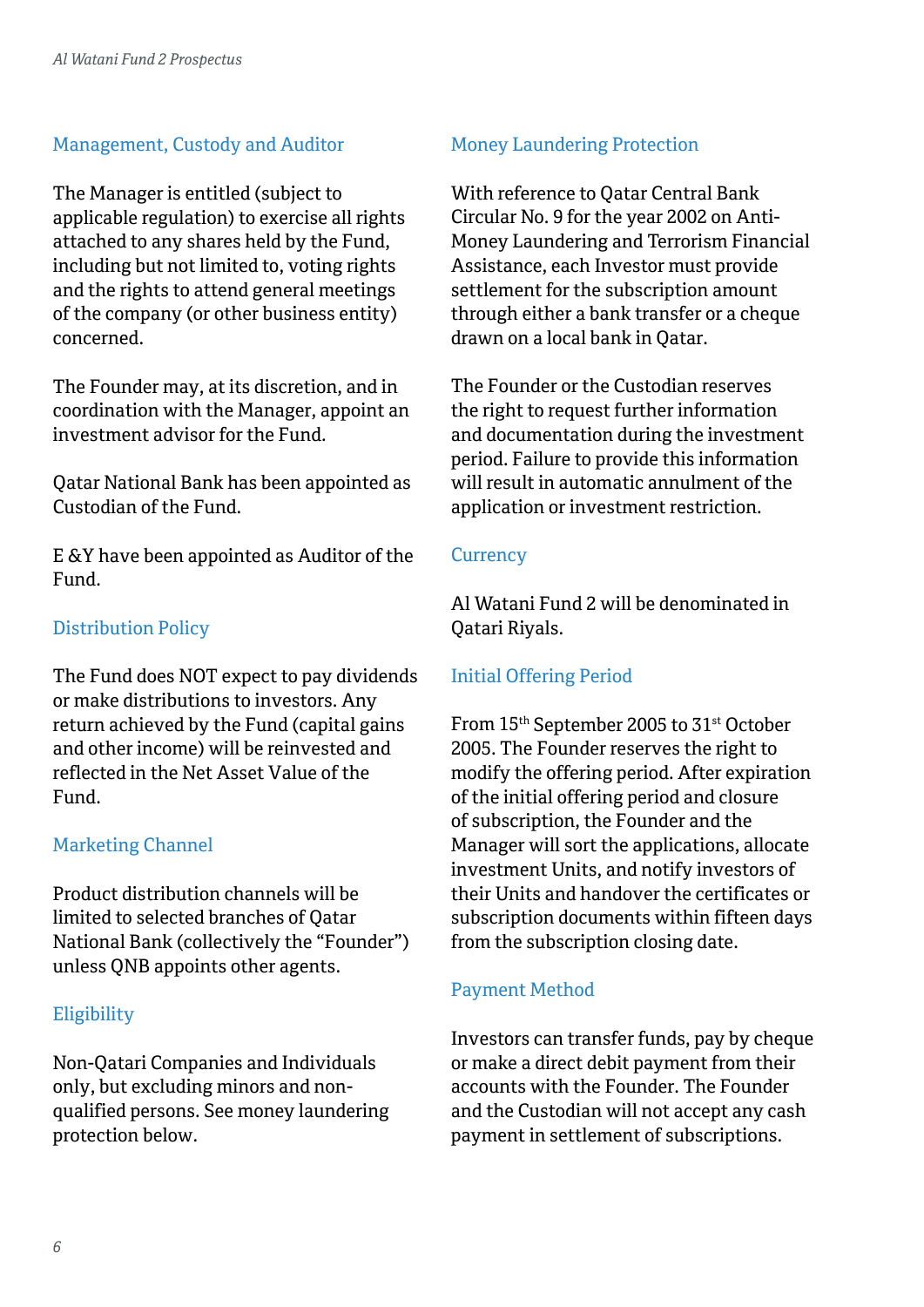#### -Minimum and Maximum Investment Limit

The minimum amount which may be invested initially by any one investor during the Initial Offering Period is QR20,000, that being equivalent to 2,000 Units plus subscription fees.

Further subscription after the Initial Offering Period shall be subject to a minimum Unit's value of QR20,000 plus any subscription fees.

The maximum number of Units which may be held by any one investor at any time is two million Units.

# Dealing Procedures after the Initial Offering Period

The Net Asset Value per Unit of the Fund shall be determined by dividing the value of the Fund's asset, less the sum of all liabilities, fees and operating costs by the number of Units outstanding at that time.

The Net Asset Value per Unit, and the prices at which Units can be purchased or sold will normally be calculated according to relevant values on the "Valuation Day" by the Custodian and the Manager respectively, which shall be the last Business Day of each month following the Submission Period ("Business Day" means day on which commercial banks are open for full banking business in the State of Qatar. "Submission Period" means the period during which Investors can submit Subscription or Redemption forms to the Custodian for the relevant month). If the Valuation Day falls at the beginning of an official Qatari Holiday, calculation shall be done on the next Business Day following that Valuation Day. The Unit prices shall be determined by the Manager in accordance with the investment Unit valuation performed by the Custodian, which is outlined in the Articles of Associations.

Subscription and Redemption shall be made at the price equivalent to the Net Asset Value determined by the Custodian on the Valuation Day of the relevant month, and is subject to corresponding Subscription or Redemption fees. These prices shall apply to all requests for the purchase and sale of the Units submitted by no later than the 20th of the relevant month (Submission Period). If any Subscription or Redemption forms are submitted after the 20th of any relevant month, they will be considered as Redemption or Subscription requests for the following month. Details of Subscription and Redemption procedures will be outlined later in this Prospectus. Investors shall receive confirmations of their requests in few days after the relevant Valuation Day.

The Fund may accept and execute Subscription and Redemption requests received after the 20<sup>th</sup> of the same month but before close of business on the last working day of the month, on a case-bycase basis upon specific approval of both the Founder and the Fund Manager.

By filling in, signing and submitting any form, each applicant whether they apply in person, by proxy, or by their heirs, and whether they sign any form by themselves or authorize a person to do so, shall be considered to have, unconditionally and irrevocably:

• Read, understood and hereby agree on the Terms and Conditions of the Fund, a copy of which has been given to them.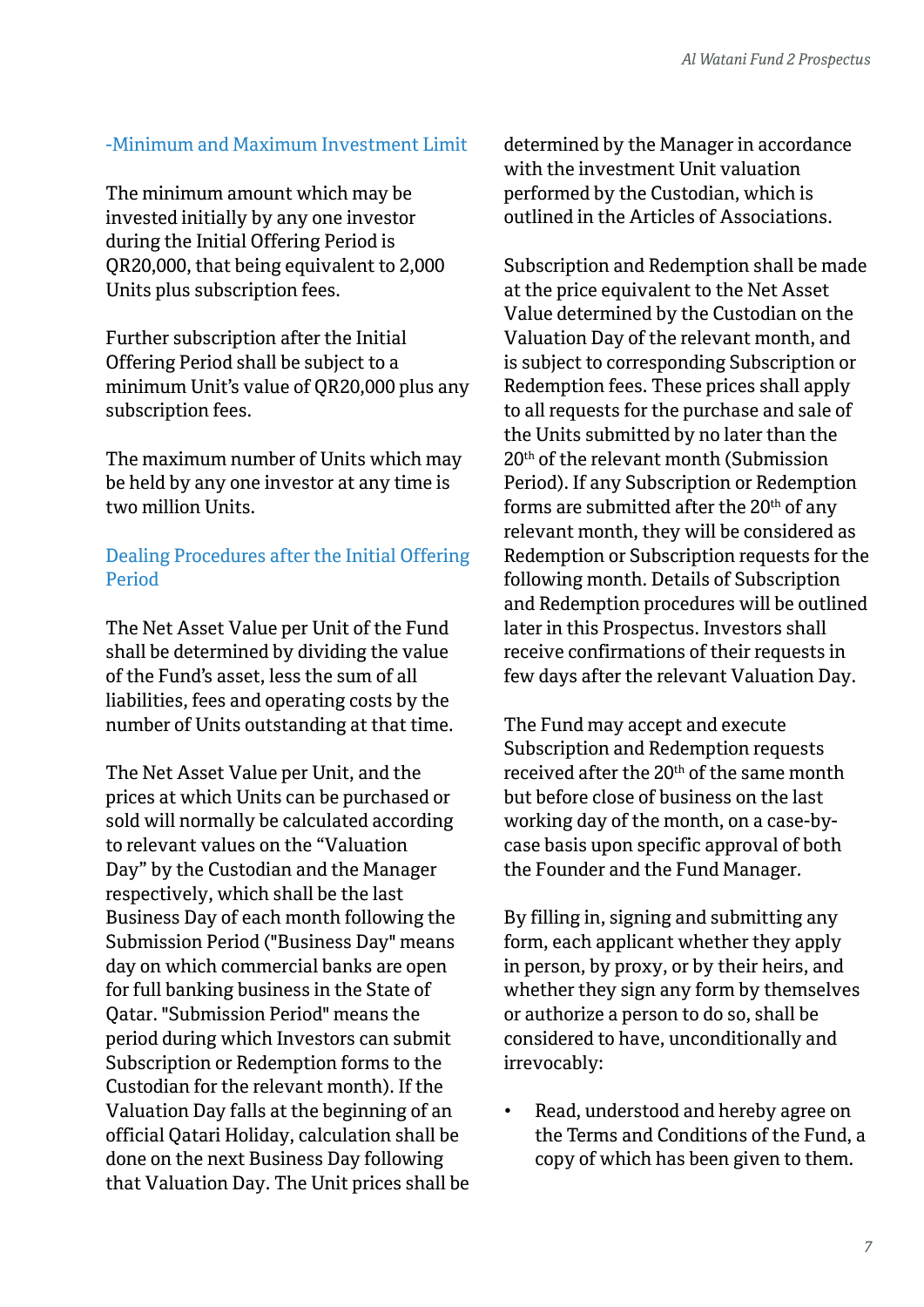- Accepted and agreed to the Prospectus and the Articles of Association of the Fund.
- Accepted and agreed to the forms and provided the Founder, the Custodian and the Manager with adequate and true information.
- Understood that forms submitted cannot be withdrawn.

# Subscription after the Initial Offering Period

To subscribe for Units in the Fund, an applicant is required to submit to the Custodian a signed and completed Subscription Form on any Business Day by no later than the 20th of the relevant month, which shall be the Submission Period preceding the relevant Valuation Day, any application submitted after the 20<sup>th</sup> of the relevant month will be considered as a Subscription request for the next month.

Individual applicants are required to present identification documents (e.g. Identity Card or Passport) upon subscribing to the Fund. In case applicants apply by proxies, an authorization letter should be presented along with required documents.

If the applicant is a corporate person it should present a signed letter stamped with the company seal stating the name and I.D. Card No. of its representative and a copy of the commercial registration.

Units will be only registered upon receipt of cleared funds and receipt of all necessary documents.

# Redemption after the Initial Offering Period

Investors will have the choice to liquidate their position on a monthly basis. Also, should you need to liquidate part or all of your holdings then you should submit to the Custodian a completed and signed Redemption application, on any Business Day by no later than the 20<sup>th</sup> of the relevant month (the Submission Period), any application submitted after the 20<sup>th</sup> of the relevant month will be considered as a Redemption request for the next month.

Investors shall present identification documents as outlined on the Redemption Form in order for the form to be accepted and processed. Once the Redemption form is accepted and processed investors must allow 3 Business Days after the Valuation Day for the amounts to settle in their accounts or for a cheque to be sent to their registered address in the Fund.

#### Register

In case applicants wish to redeem their holdings by proxy, an authorization letter shall be presented along with required documents.

The redemption of the investor's Units and the discharge of any of the Fund's liabilities will be satisfied out of the assets of the Fund without any right of recourse whatsoever to the assets of the Founder or any Delegated Party.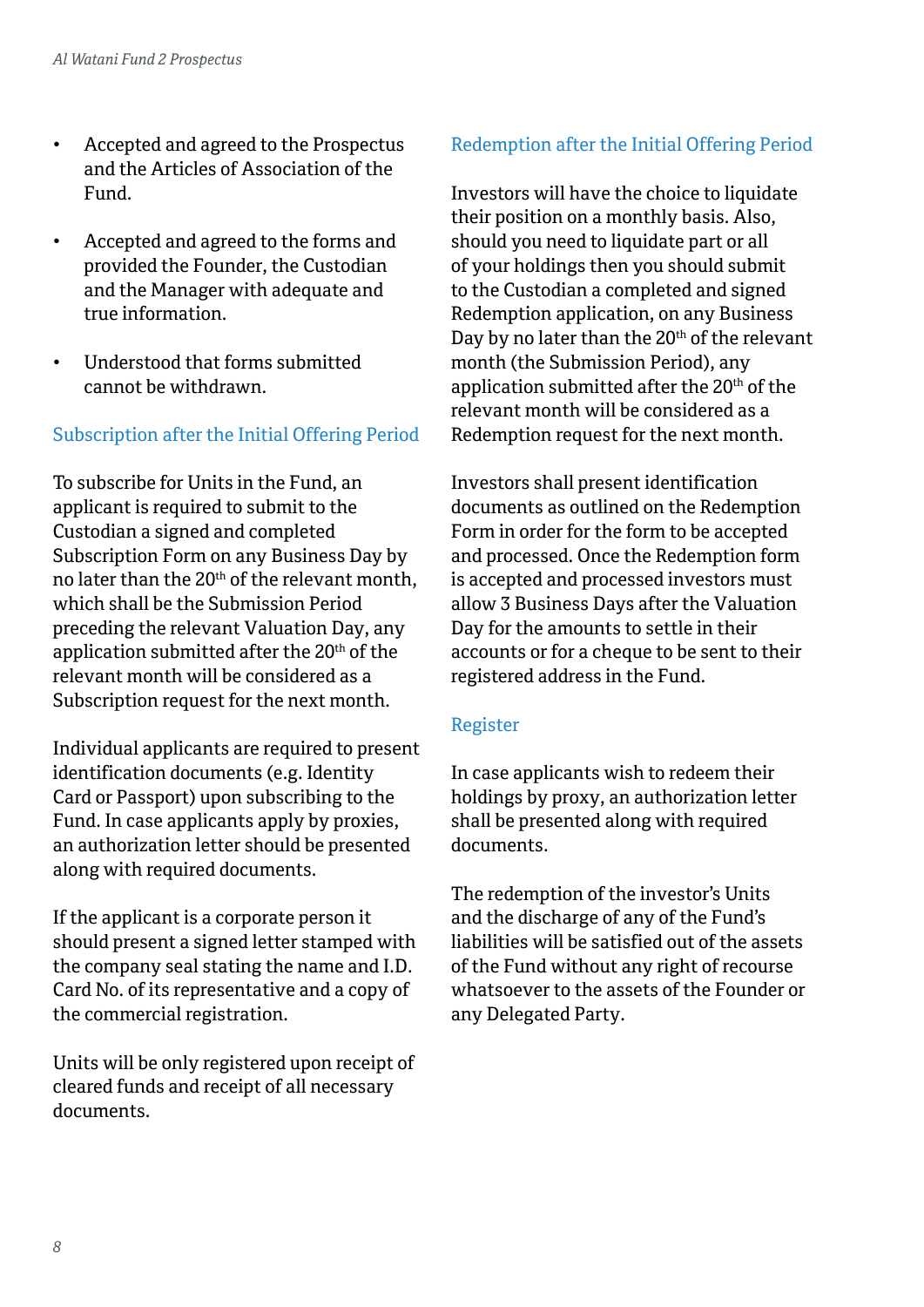#### Fees & Commissions

The fees and commissions shall be as follows:

- Subscription Fee:

The Founder shall impose a fee up to 2% of the Unit price as a subscription fee.

#### - Management Fee:

The Fund Manager shall charge a fee of 1.5% per annum of the Fund's Net Asset Value deducted on a monthly basis.

#### - Custodian's Commissions:

The Custodian's remuneration for its role in the Fund shall be 0.5% per annum of the Fund's Net Asset Value deducted on a monthly basis.

#### - Performance Fee:

The Fund Manager will charge a performance fee of 15% on positive excess returns over the index.

#### - Redemption Fee:

The Founder shall impose a fee of 0.5% as maximum of the Unit redemption price, as a redemption fee.

#### Operational Costs:

- All expenses reasonably incurred by the Manager and Custodian in the performance of their duties in relation to the Fund, including brokerage fees.
- Direct expenses of the Fund such as legal, regulatory and audit fees.
- The cost and expenses incurred in establishing the Al Watani Fund 2.

#### Investors' Reports

The Manager will report the performance of the Fund on a quarterly, and yearly basis. The first financial year of the Fund shall commenced on the date on which the Fund started its activity and ended on the 31<sup>st</sup> day of December 2006, which is equivalent to 14 months. Afterward, the Fund's financial year commences on January 1st and ends on 31st December of each year. By the end of February of each year (financial year) the Manager will make available upon request the audited financial statement of the Fund.

Monthly statements will be sent by the Fund Manager to the mailing address of investors shown on the Subscription Form, unless a notification of a change of address has been provided in writing.

#### Redemption by the Founder or Custodian

The Founder and the Custodian reserve the right and shall not be held liable to effect, full or partial redemption of Units held by any Investor with notice thereafter to the Investor if his investment in the Fund is less than the minimum required holding amount or for any other legal issue.

#### Limitation of Liability

The information contained in this Prospectus and all other material related to the Fund, including the Marketing Materials, the Subscription Form and the Redemption Form, the Terms and Conditions, and Articles of Association is accurate to the best knowledge of the Manager and the Founder.

In no event shall the Founder, Manager, Employees or Agents or professional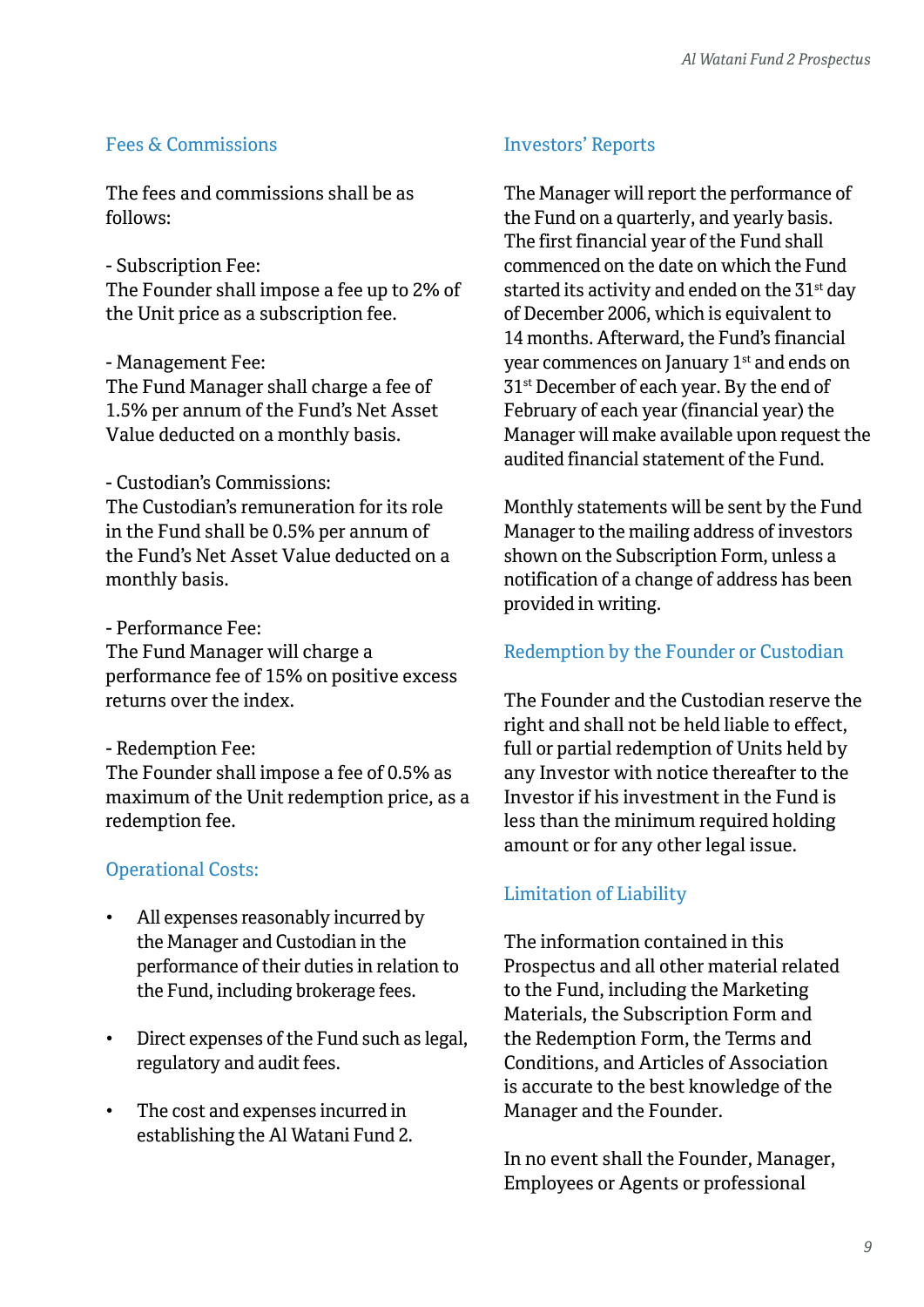advisors thereof be liable whatsoever for (a) any loss or damage that may be sustained by the investor which arises directly or indirectly from any investment made in accordance with this Prospectus, (b) any loss incurred by or resulting from any error contained therein or in connection with any unauthorized representations.

#### Indemnity

The Fund indemnifies against loss and holds harmless the Founder, Manager and the Custodian Investment advisor (if appointed) and their parent companies, subsidiaries in addition to their official staff, Managers, Labour, Agent, and Fund Representatives (each of them shall be called the protected party) against any loss, claim, damage, expenses or liabilities (including the fees and expenses of legal advisors) incurred by the protected party in relation to the activities of the Fund, unless such liabilities fall under the items of Article (22) of the Directive or in case such loss, damage or expenses were incurred as a result of acts made in bad faith, intentional negligence or material breach by the protected party.

#### **Succession**

This Prospectus and Terms and Conditions shall be binding upon the heirs, executors, administrators, personal representatives, trustees and successors of the investor and the investor agrees that this contract shall not be terminated automatically upon the death or disability or incapacity of the investor.

## Fund Secrecy

The utmost secrecy should be observed at all times in the operation of the Fund and the investments made by the investor. This shall not be construed as limiting the access of the applicable regulatory authorities (including Qatar Central Bank and any other appropriate regulatory authorities), to the Fund's records for the purpose of regulatory supervision.

# Governing Law

The laws of the State of Qatar govern this Prospectus and Terms and Conditions, and any dispute arising hereunder shall be subject to the exclusive jurisdiction of the Qatari courts and any other corresponding Qatari regulatory authorities (e.g. Qatar Central Bank).

#### **Termination**

The Fund shall be terminated and liquidated by the Founder for any of the following reasons:

- 1. Expiration of the term fixed for the Fund.
- 2. Completion of the objective for which it was established.
- 3. If a court ruling is passed to the dissolution or liquidation of the Fund.
- 4. Expiration of the Founder, or if it is declared bankrupt, unless another party assumes the management of the Fund after obtaining the approval of Qatar Central Bank.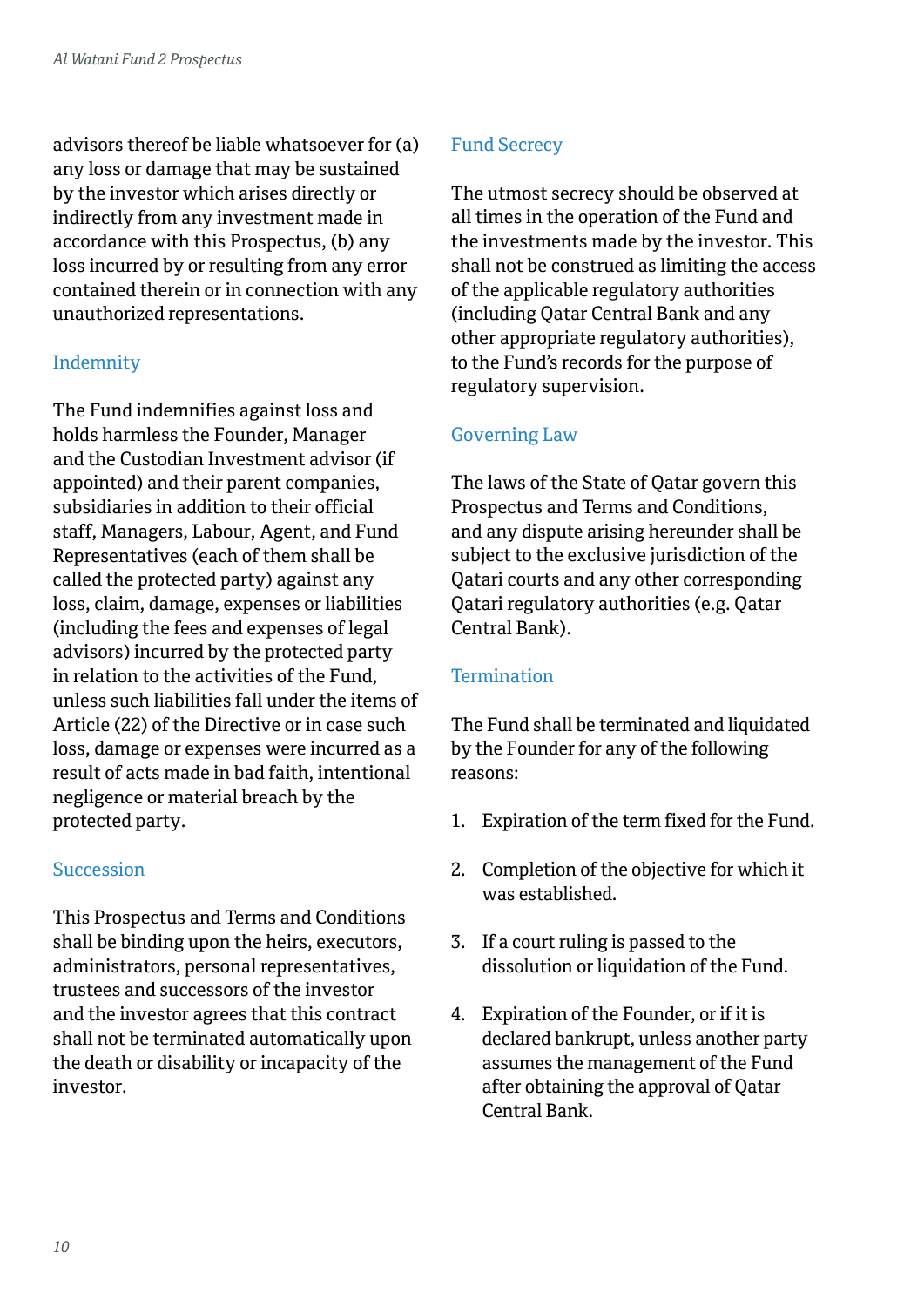- 5. Loss of 50% the Fund's initial capital shall necessitate calling for a meeting with the investors, to be attended by 50%. Decisions of liquidation shall be passed by majority of attending votes. If a quorum is not fulfilled in this meeting, another meeting is to be held after one week from the first meeting. This second meeting shall be a quorum regardless of the number of attendants.
- 6. In case the Fund's initial capital falls below QR10 million (or less than one million Units), this will require termination and liquidation the Fund.
- 7. In case the period of subscription ends and 50% of the value of offered investment Units is not covered. In this case, the Founder shall return to the investors the amount they have paid along with any returns earned during the period. This will be completed within 15 days, as maximum, from the closing date of subscription.

 In case of termination and liquidation, investors shall be notified in writing and the proceeds shall be distributed to the investors in accordance with their rightful holdings.

# Changes to the Prospectus and Terms and **Conditions**

This Prospectus and Terms and Conditions shall remain in effect until such time as the Founder amends them.

#### Notes on Investment Fund

Kindly note that an investment in an investment fund is:

- Not a deposit with the Founder, and will not pay any interest on investors' monies during or after the initial offering period,
- Not guaranteed to achieve its investment goal,
- Not insured or guaranteed.

# Investment Risks

Prospective investors should consider the following risk factors when deciding upon an investment in the Fund.

• Investment risk: This is an investment in the Fund's Units represents an indirect investment in the securities owned by the Fund. The value of these securities, like other market investments, may move up or down, sometimes rapidly and unpredictably.

 Hence, the Fund is subject to the risk of loss of the entire principal that a stockholder invests.

• Systematic risk or Stock Market-related risk: This is the risk factor that cannot be diversified by stock selection within a given market, but can be mitigated through diversification in less correlated markets with the Index. However, since the Fund is investing only in the State of Qatar, it may have high exposure to such risk.